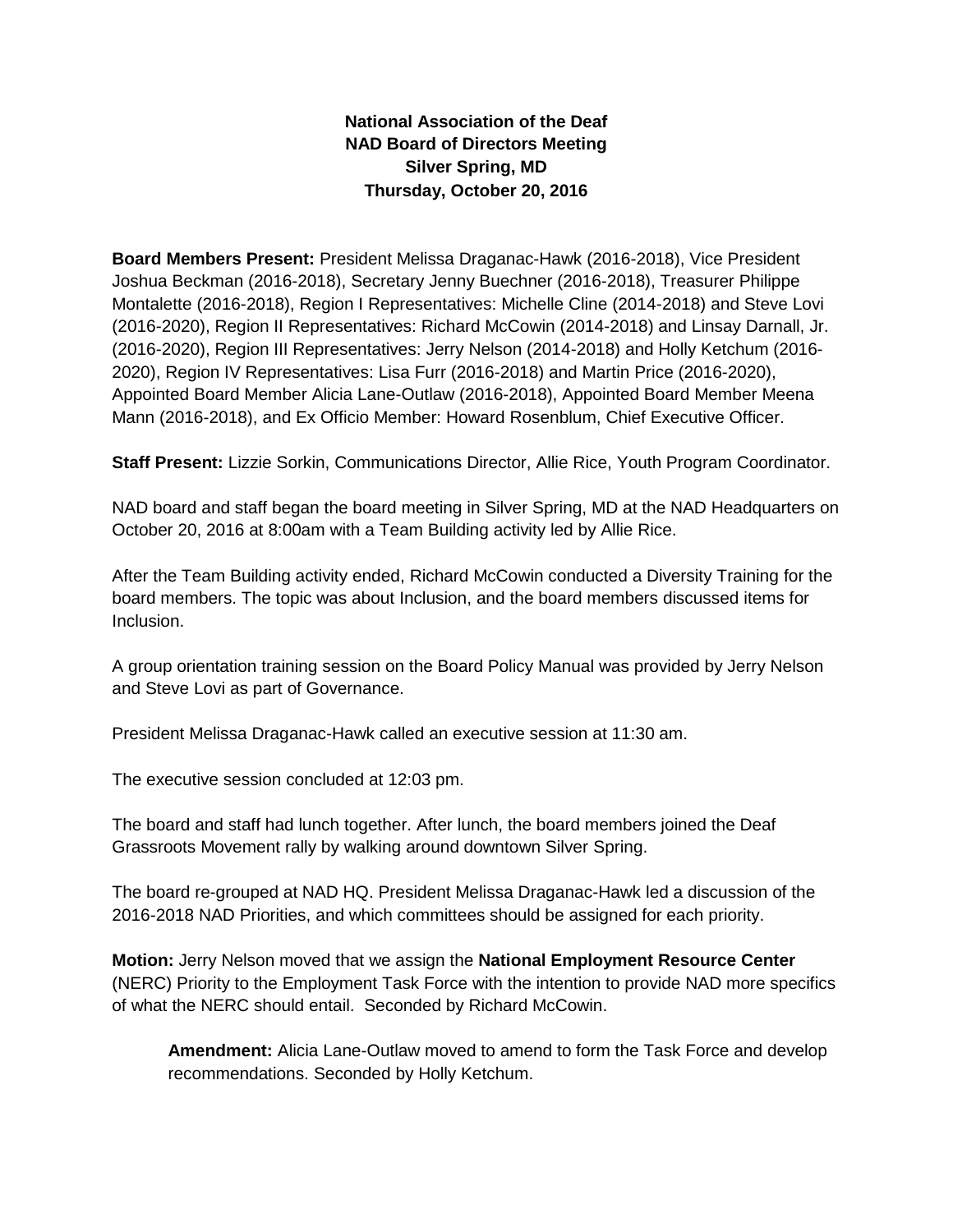**Amendment:** Steve Lovi moved to amend to Employment Work Group. Seconded by Alicia Lane-Outlaw. Motion carried

**Motion as Amended:** Jerry Nelson moved that we form an Employment Work Group with the intention to develop recommendations for the NAD Board of what the NERC should entail. Motion carried.

Steve Lovi requested that we table discussion on the **Enhance NAD Information Clearinghouse and Communications Strategy** Priority to Friday, October 21st. The board agreed.

There was a discussion on submitting committee timelines for each Priority, and reports each quarter.

Discussion on priorities and referred proposed priorities was called for recess at 4:15 pm until Friday October 21st due to a guest presenter, PJ Mattiacci from FEMA to talk about their work around the country with the Deaf community and natural disasters such as the one in West Virginia.

The board concluded the day at 5:30 pm followed by dinner with the District of Columbia Association of the Deaf.

# **National Association of the Deaf Board of Directors Meeting Washington, DC Friday, October 21, 2016**

The NAD Board arrived at Model Secondary School for the Deaf at 8:00am. A school tour, and an assembly presentation by NAD board members was provided to Kendall Demonstration School for the Deaf students. Lunch was held with President Bobbi Cordano and First Lady Mary Barrymore at House One.

**Board Members Present:** President Melissa Draganac-Hawk (2016-2018), Vice President Joshua Beckman (2016-2018), Secretary Jenny Buechner (2016-2018), Treasurer Philippe Montalette (2016-2018), Region I Representatives: Michelle Cline (2014-2018) and Steve Lovi (2016-2020), Region II Representatives: Richard McCowin (2014-2018) and Linsay Darnall, Jr. (2016-2020), Region III Representatives: Jerry Nelson (2014-2018) and Holly Ketchum (2016- 2020), Region IV Representatives: Lisa Furr (2016-2018) and Martin Price (2016-2020), Appointed Board Member Alicia Lane-Outlaw (2016-2018), Appointed Board Member Meena Mann (2016-2018), and Ex Officio Member: Howard Rosenblum, Chief Executive Officer.

**Staff Present:** Lizzie Sorkin; Director of Communications and Tawny Holmes; Education Advocacy.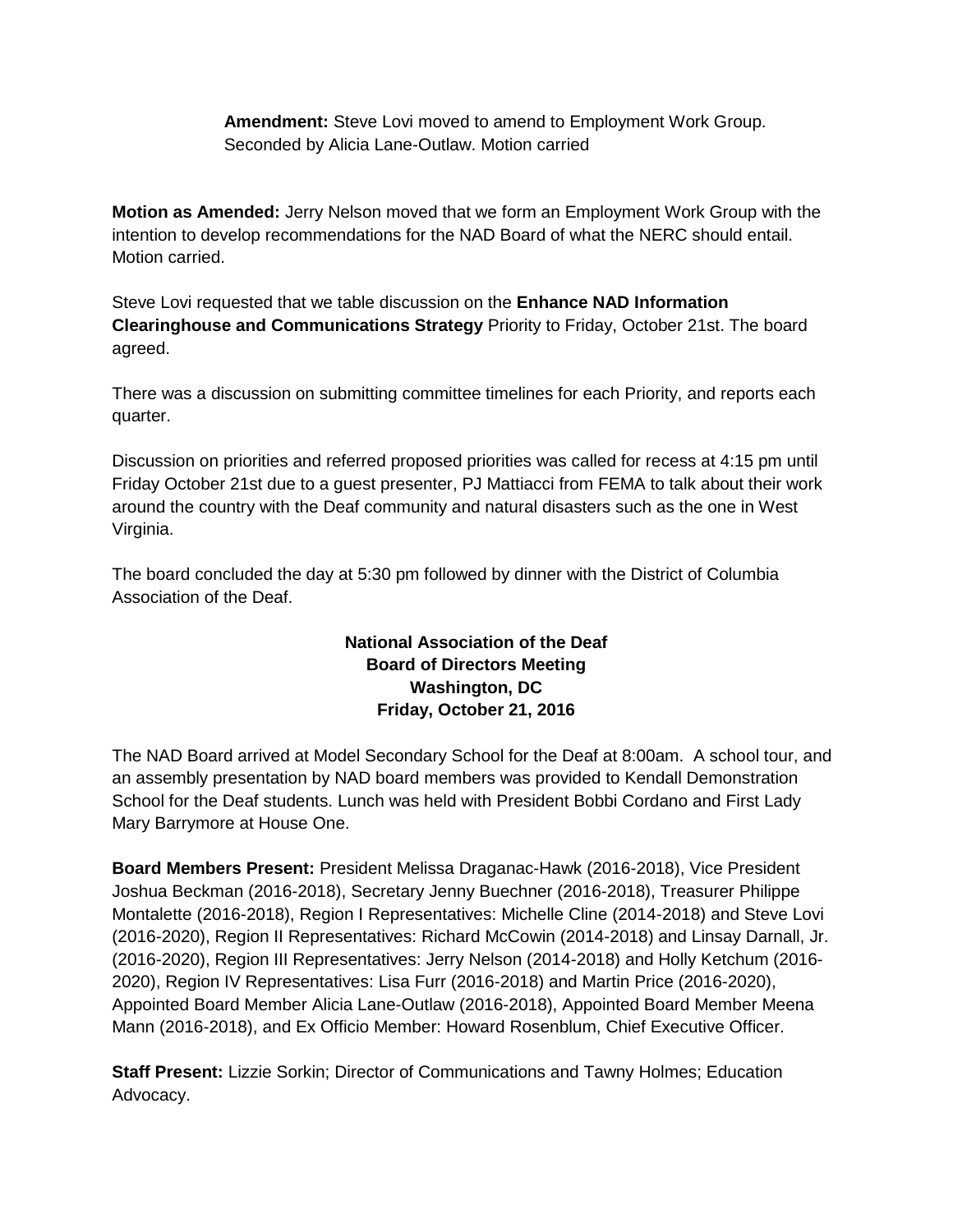**Visitors Present**: Nick Gould, Kathleen Brockway, Ron Farris, Iris Gomes, Ted Winll, Nancy Coules, Anare Simons, Vicki Lowen, and Suzanne Dahan.

The Board retreat resumed at 2:00 pm with a training session on Fundraising provided by Nick Gould. There were discussions about how NAD can raise additional funds through Annual Giving, Major Gifts, Corporate Foundation Gifts, and Planned Giving.

After a brief recess, the board resumed its discussion of the 2016-2018 Priorities.

There were discussions about the **Enhance NAD Information Clearinghouse and Communications Strategy** Priority. Headquarters is already doing many of the website aspects of the Priority, including Search Engine Optimization (SEO). Will include Media Expert Group to discuss Media Campaign and "D" Deaf. This Priority will be managed by Headquarters.

Jerry moved to assign the **Campaign to End Language and Cultural Deprivation** Priority to the Education Advisory Group - Language Deprivation Taskforce to work on this priority. Seconded by Alicia Lane-Outlaw. Motion carried.

Joshua Beckman moved that sections 4 and 6 in the **Enhance NAD Information Clearinghouse and Communications Strategy** Priority be referred to the Outreach Committee, and the remaining referred to the NAD Headquarters. Seconded by Linsay Darnall Jr. Motion carried.

Linsay Darnall Jr. moved to refer the **Creation of Mental Health Training Program and a Communication Hub on Health Related Information** Priority to the Public Policy Mental Health Committee. Seconded by Martin Price. Motion carried.

Jenny Buechner moved to refer all the proposed priorities to the designated committees for an assessment of the motion, and provide a report of recommendation to the board in April 2017. Seconded by Steve Lovi. Motion carried.

The board then discussed the 2016 Resolutions.

Resolution: Kansas Association of the Deaf - 2016-AZ-RES-01. NAD has already sent a letter, and an award to Julia Lynn for sponsoring LEAD-K Bill (KS SB 323).

Resolution: National Deaf History Month Date Change - 2016-AZ-RES-01. At the NAD conference in 2006, there was a motion asking for March 13-April 15. We need to figure out which motion/resolution stands. More research is needed.

Resolution: Inclusion of College Delegation - 2016-AZ-Res-05.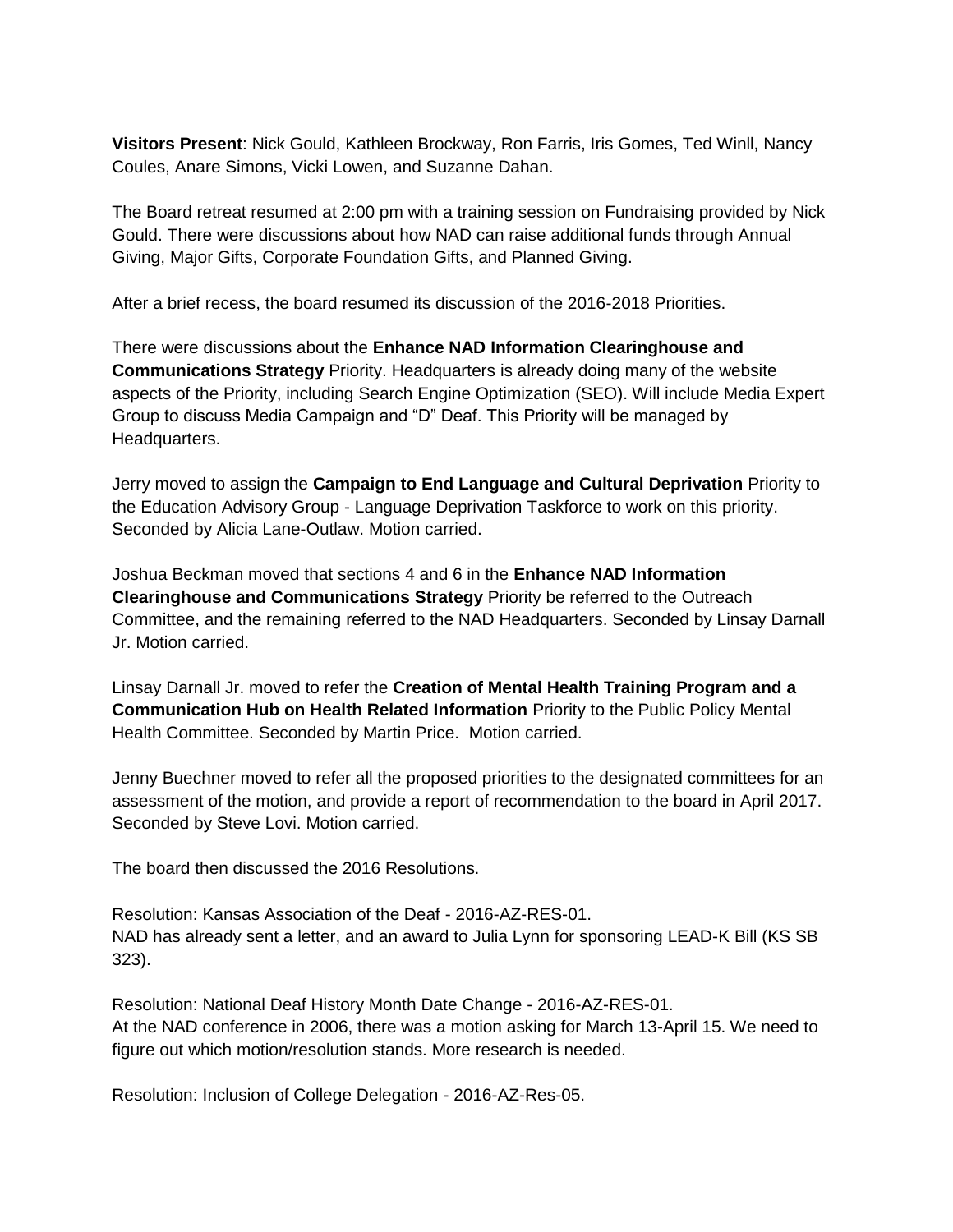Steve Lovi moved to refer the Inclusion of College Delegation Resolution to the Governance Committee. Seconded by Joshua Beckman. Motion carried.

RES-06 Affiliate Representation on the Board.

Jerry Nelson moved to table this resolution to Saturday, October 22nd in the morning. Seconded by Martin Price. Motion carried.

Recess was called at 5:16pm until tomorrow morning, 10/22/16. Following the board meeting recess, Board members participated in a Happy Hour event hosted at the Union Market and interacted with community members including board members from the District of Columbia Association of the Deaf, Maryland Association of the Deaf, and the Virginia Association of the Deaf.

## **National Association of the Deaf Board of Directors Meeting Washington, DC Saturday, October 22, 2016**

**Board Members Present:** President Melissa Draganac-Hawk (2016-2018), Vice President Joshua Beckman (2016-2018), Secretary Jenny Buechner (2016-2018), Treasurer Philippe Montalette (2016-2018), Region I Representatives: Michelle Cline (2014-2018) and Steve Lovi (2016-2020), Region II Representatives: Richard McCowin (2014-2018) and Linsay Darnall, Jr. (2016-2020), Region III Representatives: Jerry Nelson (2014-2018) and Holly Ketchum (2016- 2020), Region IV Representatives: Lisa Furr (2016-2018) and Martin Price (2016-2020), Appointed Board Member Alicia Lane-Outlaw (2016-2018), Appointed Board Member Meena Mann (2016-2018), and Ex Officio Member: Howard Rosenblum, Chief Executive Officer.

**Staff Present:** Lizzie Sorkin, Communications Director, Tawny Holmes, Education Advocacy.

**Visitors Present**: Kathleen Brockway

The board meeting resumed at 8:15 am.

Vice President Joshua Beckman shared that he has received a total of 38 applications for all of the NAD Committees. There was a discussion about the role and function of Committee Chairs and members of the committees.

Board Liaisons should maintain communication with Committee Chairs throughout the quarter, not just wait until it is time for quarterly reports.

Videos of committee work recently posted by NAD needs to list committee members, as well as a way to contact the Committee Chair so NAD members can also offer feedback.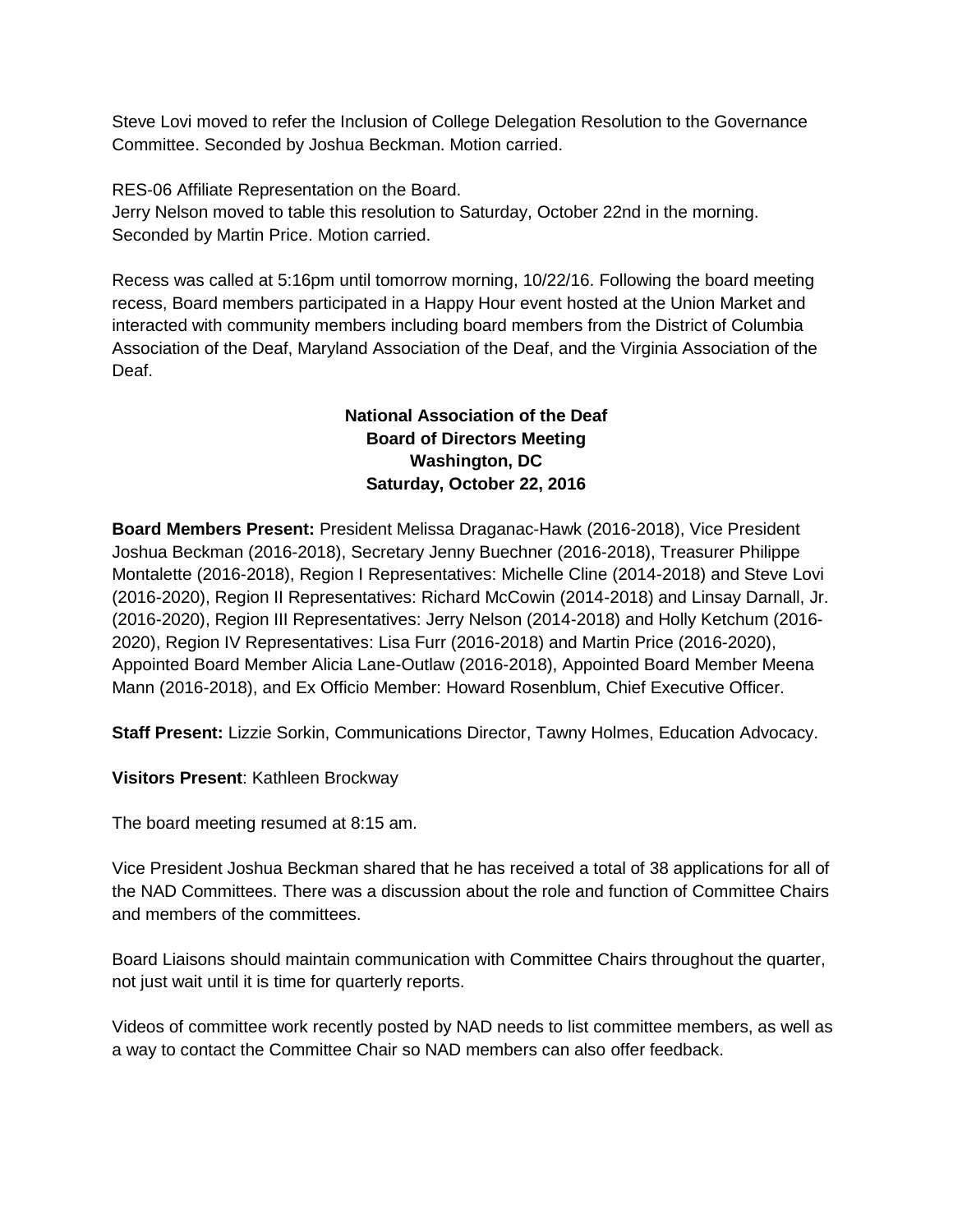CEO Howard Rosenblum shared about his work in learning more about how we can incorporate work on Public Safety for the NAD due to recent incidents of deaf people being shot by law enforcement. Howard reached out to the National Fraternal Order of Police and learned that there is no policy on how to approach deaf people in threatening situation. It was also learned that the Chief of Police makes decisions on policy, independent from others. There is an International Association of Chief of Police. Washington DC claims to be the only police force to have a Deaf and Hard of Hearing unit in the United States.

The board took a 10 minute recess at 9:10 am.

Meeting resumed at 9:20am, Joshua Beckman conducted a training on using Google Drive.

At 10:00 am, Meena Mann, Ed.D conducted a training session on Organizational Diagnosis. During this training, there were discussions about how the board can confirm that we are making progress on Vision 2020.

Steve Lovi requested that we include time for discussion on Vision 2020 and how the 2016- 2018 Priorities fit in for the agenda at next board meeting.

It was discussed that the board needs to identify what has been done to achieve the Goals (4) of Vision 2020, as well as each objective.

The board had a 15 minute recess at 11:00 am.

Steve Lovi, Michelle Cline, and Richard McCowin left for the Maryland Association of the Deaf 60th Anniversary Lunch.

Howard Rosenblum presented the 2020 Conference Site Bids. The bids included: Chicago, Minneapolis, Columbus, Omaha, and Des Moines.

At 11:45 am, the board took a recess to pick up lunch. President Melissa Draganac-Hawk and CEO Howard Rosenblum went to the Maryland Association of the Deaf 60th Anniversary Lunch.

The Board returned to Headquarters and conducted work groups on the following areas:

- Vision 2020 Reflections/Objectives
- Board Reports (Videos)
- Bio Updates
- BPM Updates continue discussion
- Video of Priorities
- ASL Theme for 2018 Conference
- Committee Report Form

The board meeting resumed at 2:00 pm.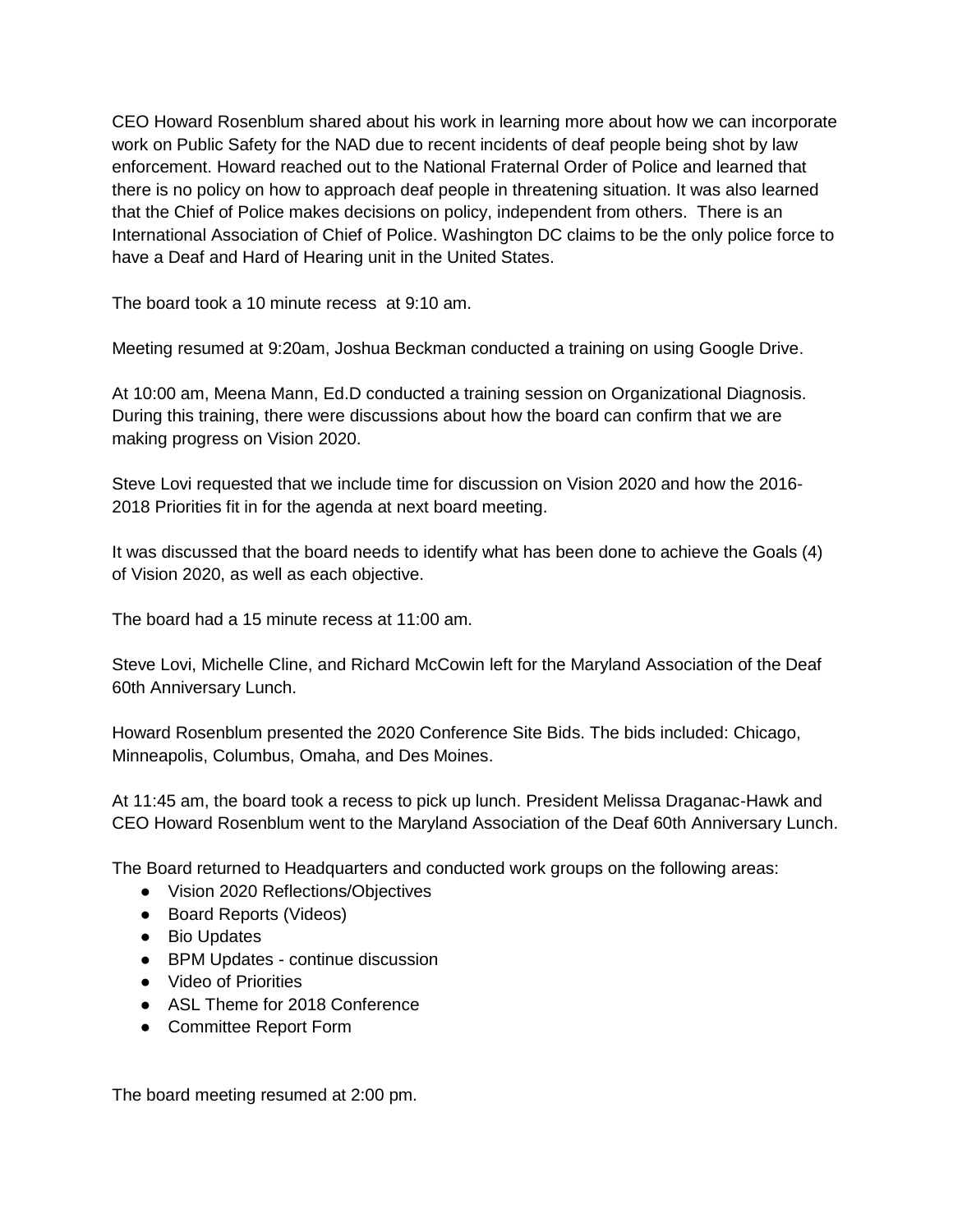There were discussions about how to do the Priorities in ASL, and it was agreed that the Board will do the ASL version of the Priorities. For future conferences, it would be preferred that the Authors to do the ASL version of their Proposed Priority, which has been selected as the Priorities for the following two years immediately after the close of Council of Representatives.

It was discussed that the board would like to have our Bios updated, and Secretary Jenny Buechner will work with Martin Price to get Kat Roberts involved to help us with recreating the Bios of the Board members.

The board had a discussion about Vision 2020, and what we have accomplished since 2010 in regards to the Goals and Objectives. The NAD has accomplished a lot that has helped us pursue the Goals and Objectives of Vision 2020.

There still remains the question; How do we *MEASURE* what we've accomplished, or what we have ahead of us.

The board feels that it is necessary to evaluate to re-strategize for 2020. Meena will send out questions for board to evaluate.

Martin Price moved to approve the ASL Theme for the 2018 Conference: Educate. Heritage. Influence. Richard McCowin seconded. Motion carried.

## **Business Meeting commenced at 3:30 pm.**

Visitor: Kathleen Brockway Oath of officers Lisa Furr, Meena Mann, and Alicia Lane-Outlaw (via Facetime).

#### **Approval of Minutes -**

Steve Lovi moved to approve the July 9, 2016 Board Meeting minutes. Seconded by Philippe Montalette. Motion carried.

#### **Ratify motions**

Joshua Beckman moved to ratify all 3 motions that were made since the last NAD Board Meeting on July 9, 2016. Linsay Darnall Jr Seconded. Motion carried.

Steve Lovi moved to appoint Meena Mann as our appointed board member. Seconded by Jerry Nelson. Motion carried. (9/18/2016 - virtual meeting)

Martin Price moved that Lisa Furr be appointed as Region IV Representative, replacing Sherri Collins. Seconded by Steve Lovi. Motion carried. (9/18/2016 - virtual meeting)

Joshua Beckman moved to accept Alicia Lane-Outlaw as NAD appointed board for 2016-2018. Seconded by Richard McCowin. Motion carried (9/29/2016 - email)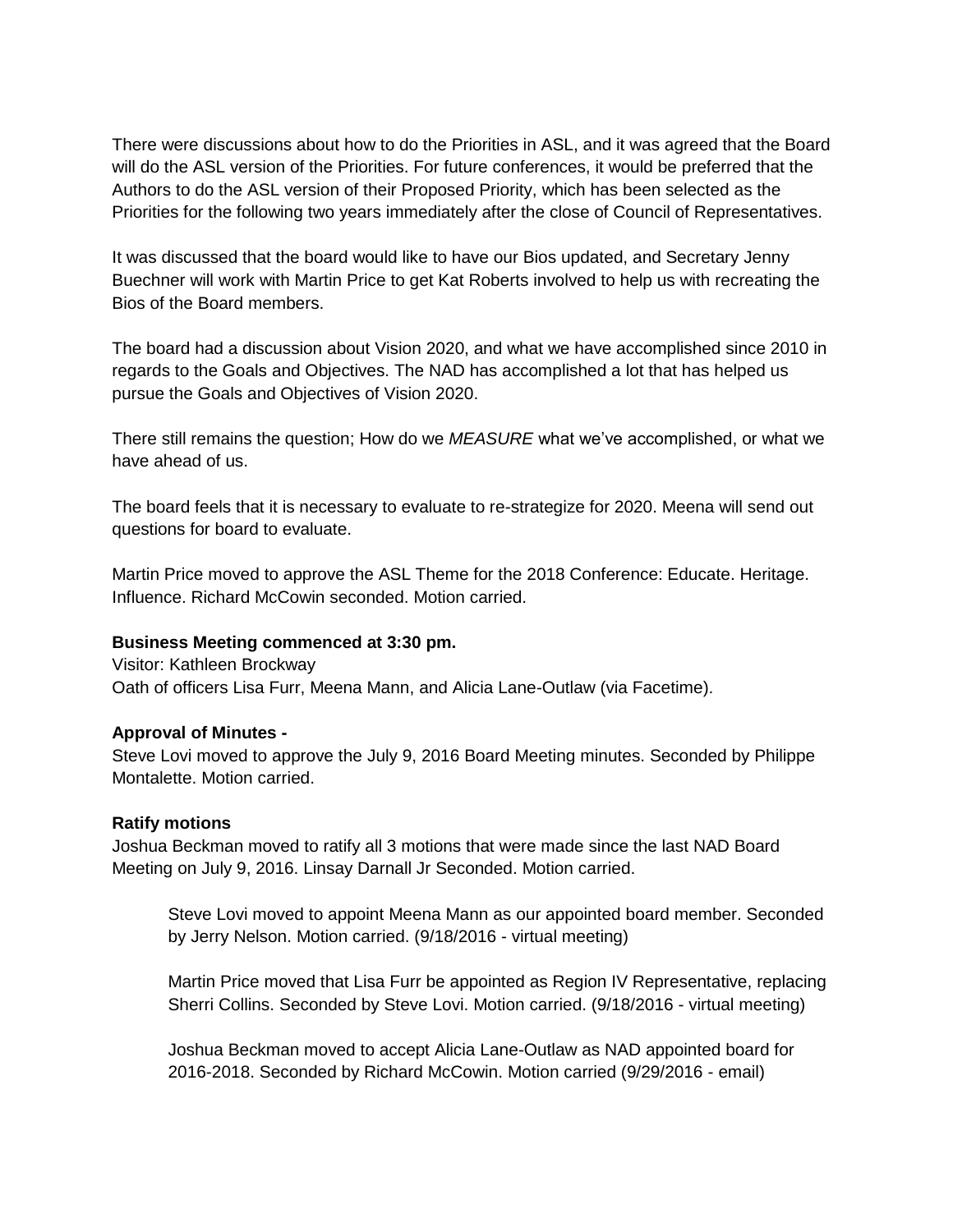## *Report from Melissa Draganac-Hawk, President*

(President report submitted previously.)

Asked Kirsten Poston to help with schedule for NAD representation, and meetings.

Would like to work closely with states, and recognize the things they're doing, for instance if they have a new president, would like to congratulate them, and recognize important events such as anniversaries.

## *Report from Joshua Beckman, Vice President*

No additional report.

#### *Report from Jenny Buechner, Secretary*

No additional report.

## *Report from Philippe Montalette, Treasurer*

See attached PDFs for Treasurer Reports.

Will get 6 month budget report from the CEO, and will work on annual budget in January with the Finance Committee.

For the 2016 NAD Conference, we had a profit of approximately \$150k.

Will have appeals letter for end of year fundraising, Headquarters will send a template (electronic) and board members can print/sign and send out to their contacts.

#### *Report from Steve Lovi & Michelle Cline, Region I Board Members*  (Region Board report submitted previously)

The Maryland Association of the Deaf Event earlier today (October 22, 2016) was a good event.

*Report from Richard McCowin and Linsay Darnall, Jr., Region II Board Members (Region Board report submitted previously)*

Will have Region Meeting on November 6th, and asked Melissa Draganac-Hawk to participate in this meeting.

*Report from Jerry Nelson and Holly Ketchum, Region III Board Members* (Region Board report submitted previously)

Will host Region Meeting on October 26th.

*Report from Lisa Furr and Martin Price, Region IV Board Members* (Region Board report submitted previously)